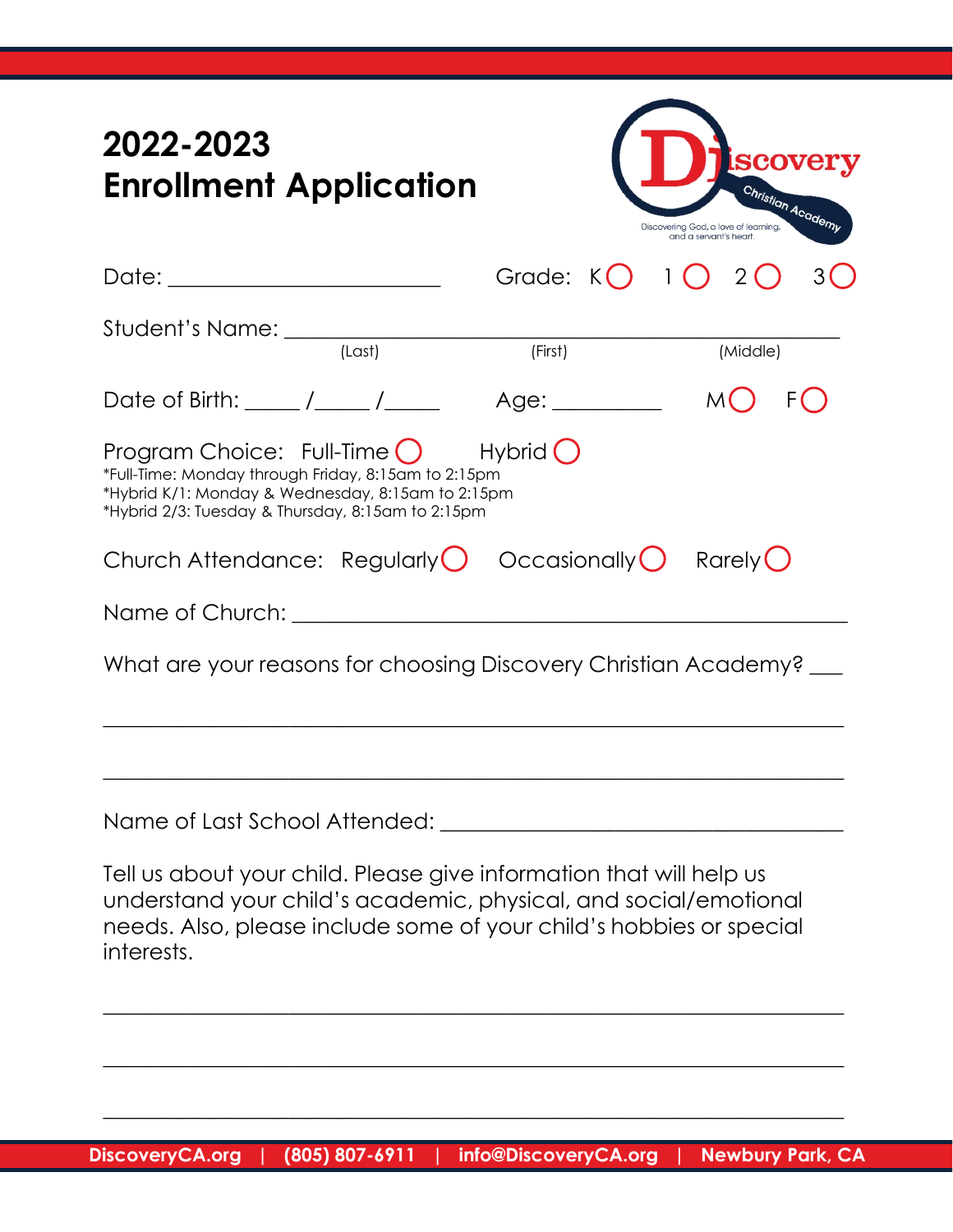## **2022-2023 Enrollment Application**



## *Parent/Guardian Contact Information*

| Relation to Child: _______________<br>Relation to Child: _______________                                                                                                             |  |  |  |
|--------------------------------------------------------------------------------------------------------------------------------------------------------------------------------------|--|--|--|
| Address: _________________________                                                                                                                                                   |  |  |  |
| <u> 1989 - Andrea Stein, Amerikaansk politiker († 1908)</u><br><u> 1989 - Johann John Stein, mars an deutscher Stein und der Stein und der Stein und der Stein und der Stein und</u> |  |  |  |
|                                                                                                                                                                                      |  |  |  |
|                                                                                                                                                                                      |  |  |  |
| Occupation: __________________<br>Occupation: _________________                                                                                                                      |  |  |  |
| <b>Emergency Contact Information</b>                                                                                                                                                 |  |  |  |
|                                                                                                                                                                                      |  |  |  |
|                                                                                                                                                                                      |  |  |  |
|                                                                                                                                                                                      |  |  |  |
| If the student does not live with both parents in one home, please                                                                                                                   |  |  |  |
|                                                                                                                                                                                      |  |  |  |
|                                                                                                                                                                                      |  |  |  |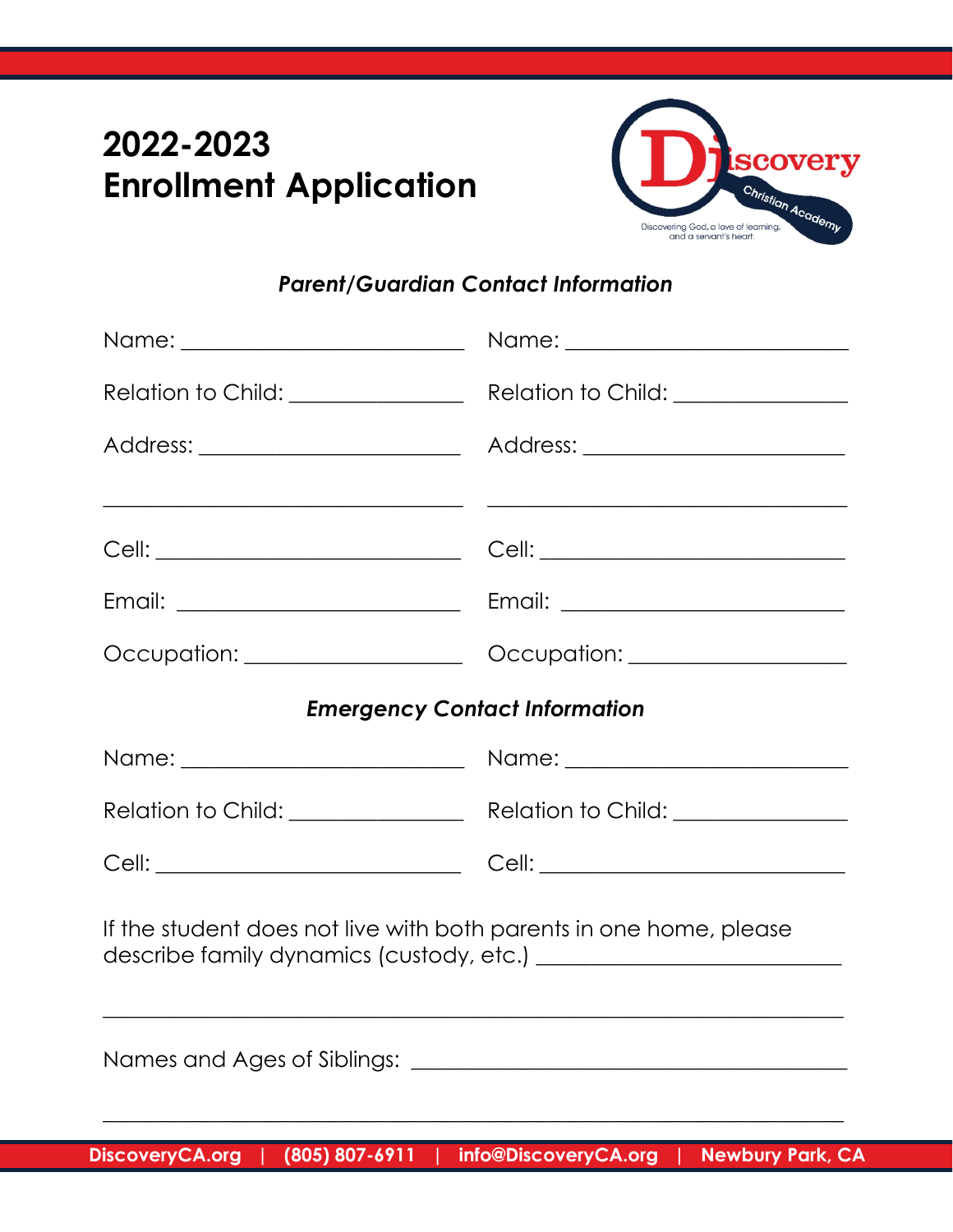## **2022-2023 Enrollment Application**



I give Discovery Christian Academy permission to publish and copyright all photographs/videos in which my child appears while enrolled as a student in any and all programs of Discovery Christian Academy. I agree to allow the use of these photos/videos for publication on the school's website and social media accounts as well as printed materials. In addition, I agree to allow use of these photos/ videos for other school needs such as slide shows, classroom projects or displays, etc.

I approve and consent to the use of photographs/videos subject to the terms mentioned above. I affirm that I have the legal right to issue such consent.

\_\_\_\_\_\_\_\_\_\_\_\_\_\_\_\_\_\_\_\_\_\_\_\_\_\_\_\_\_\_\_\_\_ \_\_\_\_\_\_\_\_\_\_\_\_\_\_\_\_\_\_\_\_\_\_\_\_\_\_\_\_\_\_\_

Signature of Parent/Guardian Date

In order to keep our costs as low as possible for each child, Discovery Christian Academy requests families to volunteer either in the classroom, prepping materials at home, or helping with special events. We understand that families are busy, so we have developed a system that benefits everyone. If a parent has time to volunteer for at least 25 hours during the school year (less than 1 hour each week), we will be over the moon! If not, we totally understand, but with less volunteers, we require more paid assistance. In this case, we ask for a \$250/year donation to help us support a teacher's aide.

| I agree to participate in the following way(s): Volunteer $\bigcirc$ Donate $\bigcirc$ |  |  |
|----------------------------------------------------------------------------------------|--|--|
|----------------------------------------------------------------------------------------|--|--|

| Signature of Parent/Guardian | Date |  |
|------------------------------|------|--|